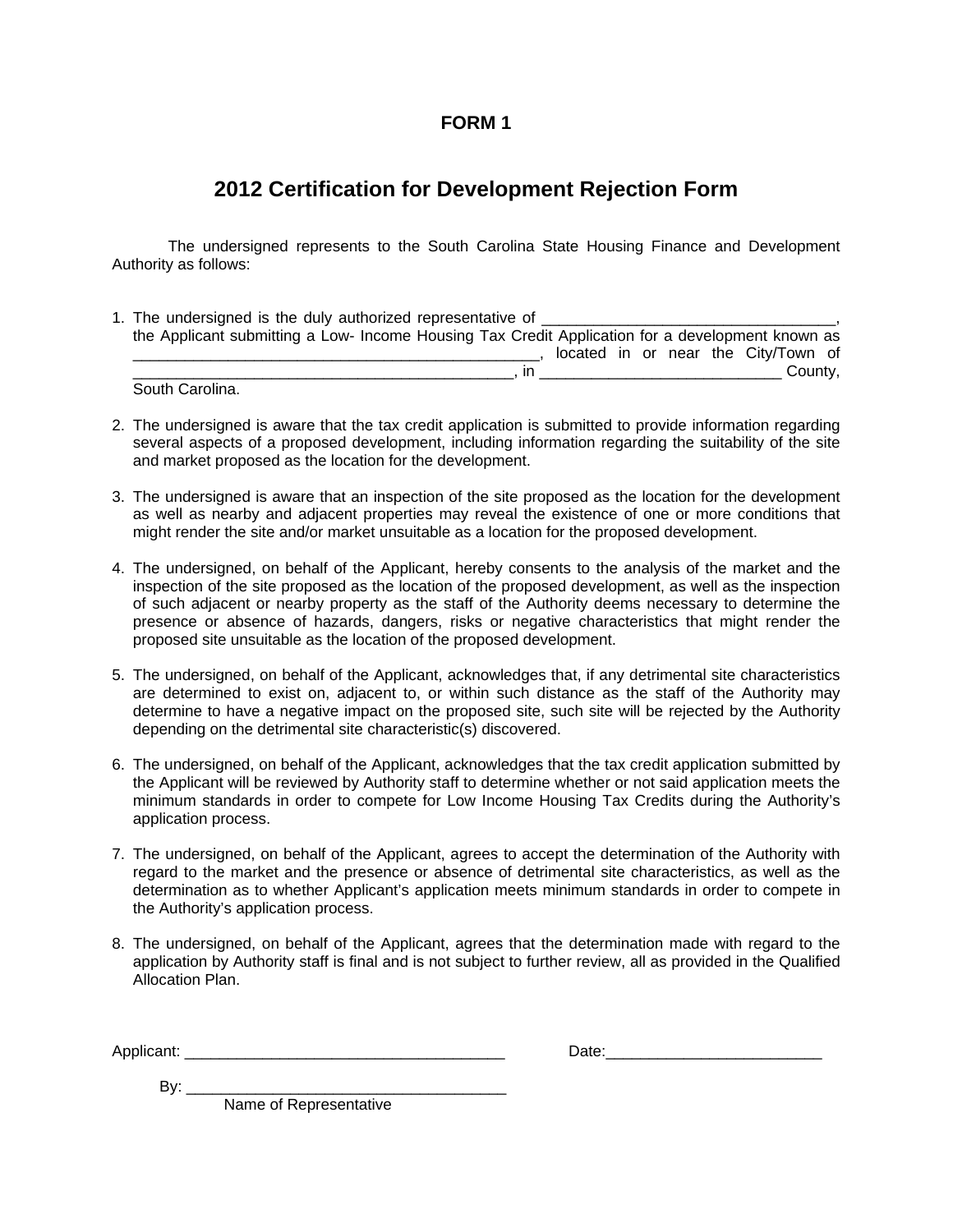#### **FORM 3**

### **2012 Developer Relocation Certification and Tenant Profile Form For Acquisition/Rehabilitation Developments Only**

| Development Name: Manual Manual Manual Manual Manual Manual Manual Manual Manual Manual Manual Manual Manual                                                            |                                                                                                                                                                                                                   |
|-------------------------------------------------------------------------------------------------------------------------------------------------------------------------|-------------------------------------------------------------------------------------------------------------------------------------------------------------------------------------------------------------------|
|                                                                                                                                                                         |                                                                                                                                                                                                                   |
|                                                                                                                                                                         |                                                                                                                                                                                                                   |
| Total number of units in the development:<br>Total number of units currently occupied:<br>Total number of units currently vacant:                                       |                                                                                                                                                                                                                   |
| 1. Will there be permanent relocation of tenants?<br>Number of tenants to be permanently relocated:<br>Percentage of tenants to be permanently relocated: ____________% | $\Box$ Yes or $\Box$ No                                                                                                                                                                                           |
| NOTE: No more than 10% of the existing tenants may be displaced permanently.                                                                                            |                                                                                                                                                                                                                   |
| 2. Will there be temporary relocation of tenants?<br>Number of tenants to be temporarily relocated:<br>Percentage of tenants to be temporarily relocated:               | $\Box$ Yes or $\Box$ No<br>$\sim$ $\sim$ $\sim$ $\sim$                                                                                                                                                            |
| the plan:                                                                                                                                                               | If there is to be temporary or permanent displacement of tenants in the proposed development then a<br>relocation plan must be submitted with this certification. The following items must be clearly outlined in |
| (1) Relocation coordinator's name and phone number;<br>(2) How the tenants will be relocated;                                                                           |                                                                                                                                                                                                                   |

- (3) Average cost per tenant and/or family for relocation;
- (4) Total relocation cost to be incurred; and
- (5) Source of funds paying for relocation.

**Applicant**: \_\_\_\_\_\_\_\_\_\_\_\_\_\_\_\_\_\_\_\_\_\_\_\_\_\_\_\_\_\_\_\_\_\_\_\_\_\_\_\_\_\_ **Date**: \_\_\_\_\_\_\_\_\_\_\_\_\_\_\_\_\_\_\_\_\_\_\_

 **By**: \_\_\_\_\_\_\_\_\_\_\_\_\_\_\_\_\_\_\_\_\_\_\_\_\_\_\_\_\_\_\_\_\_\_\_\_\_\_\_\_\_\_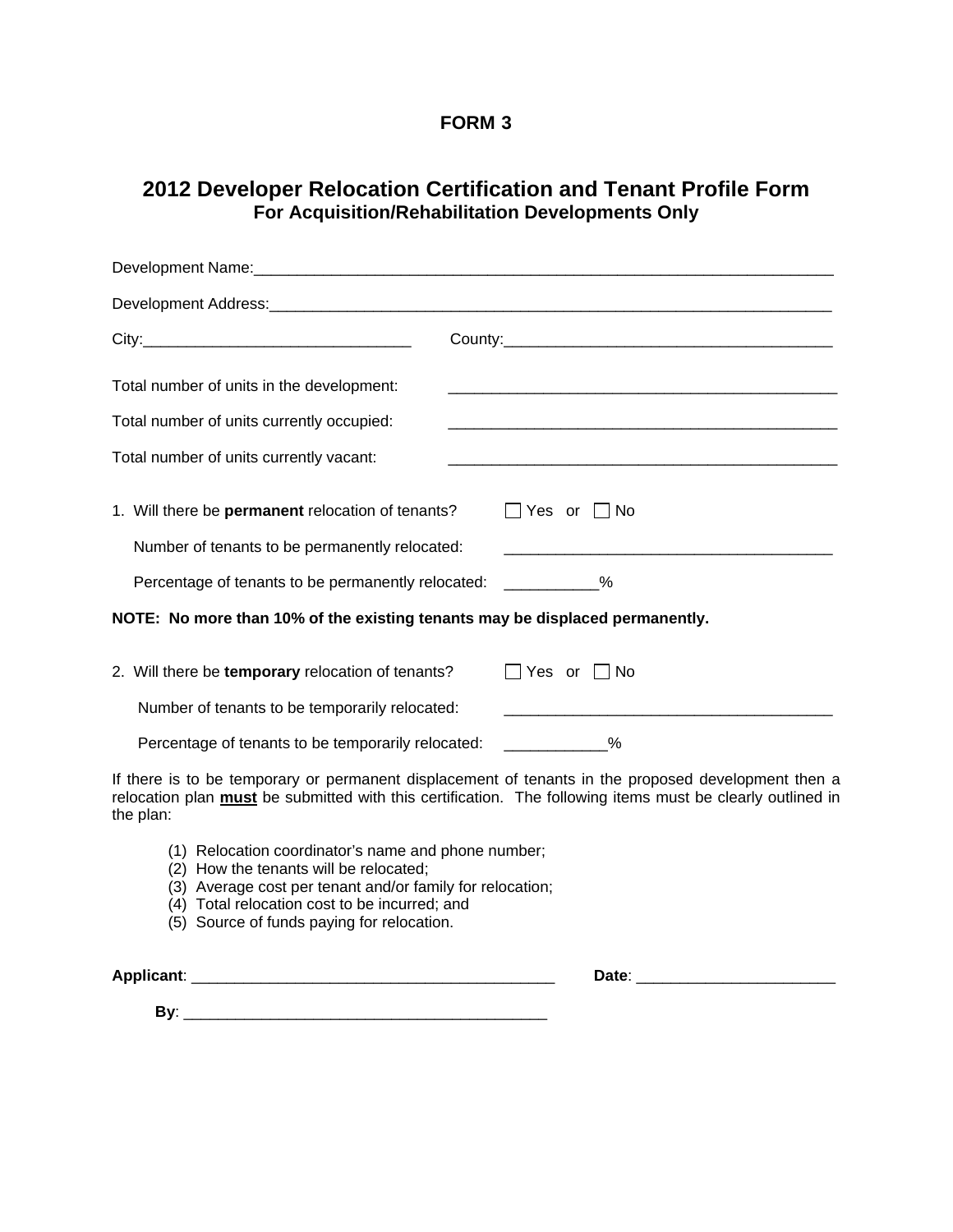# 2012 FORM CORP

| <b>CORPORATION</b>                                                                                            |                 |                                |               |
|---------------------------------------------------------------------------------------------------------------|-----------------|--------------------------------|---------------|
|                                                                                                               |                 |                                |               |
|                                                                                                               |                 |                                |               |
|                                                                                                               |                 |                                |               |
|                                                                                                               |                 |                                |               |
|                                                                                                               |                 |                                |               |
|                                                                                                               | <b>Officers</b> |                                |               |
|                                                                                                               |                 |                                |               |
|                                                                                                               |                 |                                |               |
| <b>Shareholders</b>                                                                                           |                 | <b>Percentage of Ownership</b> |               |
|                                                                                                               |                 |                                |               |
|                                                                                                               |                 |                                | %             |
|                                                                                                               |                 |                                |               |
|                                                                                                               |                 |                                |               |
| 2. Name: 2008. 2008. 2009. 2009. 2010. 2010. 2010. 2010. 2010. 2010. 2010. 2010. 2010. 2010. 2010. 2010. 2010 |                 |                                |               |
|                                                                                                               |                 |                                | $\frac{9}{6}$ |
|                                                                                                               |                 |                                |               |
|                                                                                                               |                 |                                |               |
|                                                                                                               |                 |                                |               |
| City, State, Zip: 2000 City, State, 2001                                                                      |                 |                                | $\frac{0}{2}$ |
|                                                                                                               |                 |                                |               |
|                                                                                                               |                 |                                |               |
|                                                                                                               |                 |                                | %             |
|                                                                                                               |                 |                                |               |
| Address: Address:                                                                                             |                 |                                |               |
|                                                                                                               |                 |                                | $\%$          |
|                                                                                                               |                 |                                |               |

NOTE: This form must be completed for each Corporation that is involved in the proposed development.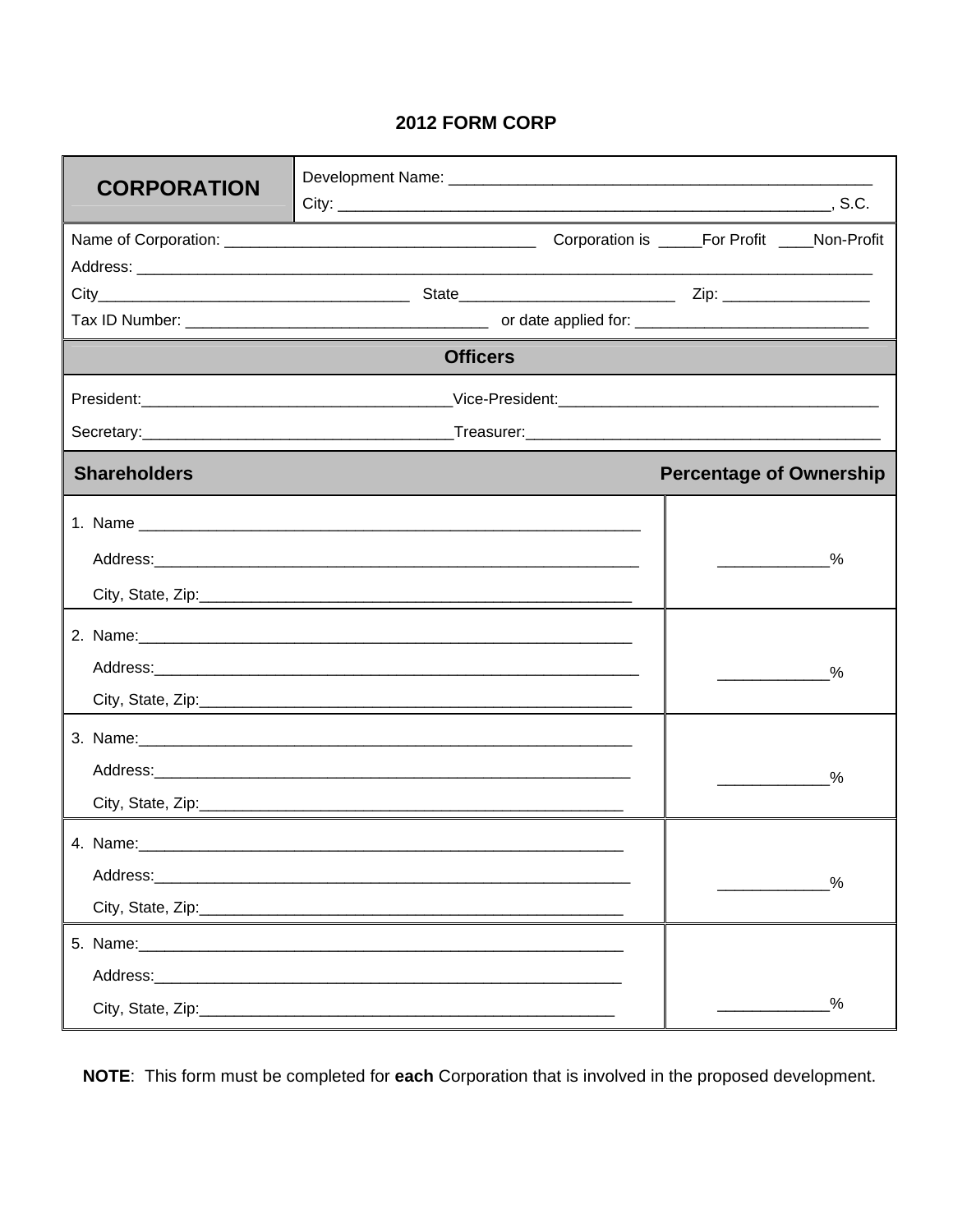### **2012 FORM LLC**

| <b>LIMITED LIABILITY COMPANY</b> |                                |
|----------------------------------|--------------------------------|
|                                  |                                |
|                                  |                                |
|                                  |                                |
| <b>Membership</b>                | <b>Percentage of Ownership</b> |
|                                  | $\%$                           |
|                                  | $\%$                           |
|                                  | %                              |
|                                  | %                              |
|                                  | $\%$                           |
|                                  | $\%$                           |

**NOTE**: This form must be completed for each LLC that is involved in the proposed development. If any of the Members are Corporations, Limited Liability Companies, or Limited Partnerships then you must also complete, in addition to this form, one or more of the following, as applicable: FORM CORP, FORM LP, and/or FORM LLC. All necessary forms must be submitted so as to ascertain the Principals of the development.